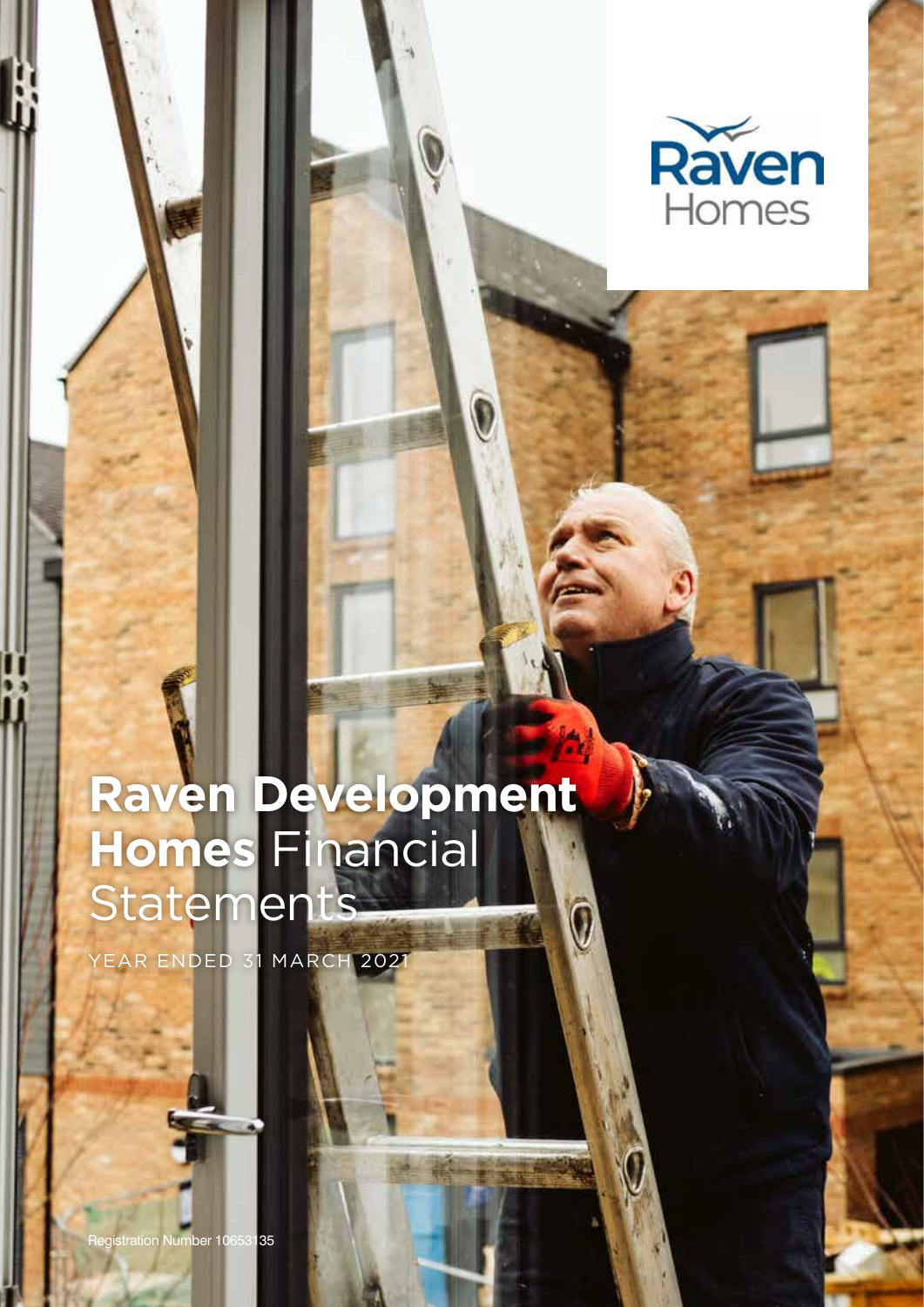

# **Contents**

Board and Company information **2**

Directors' report **4**

Statement of Income and Retained Earnings for the year ended 31 March 2021

Statement of Financial Position as at 31 March 20

Notes to the Financial Statements for the year en

|                   | -  |
|-------------------|----|
|                   | 4  |
|                   | 6  |
|                   | 8  |
|                   |    |
|                   | 10 |
| 021               | 11 |
| ded 31 March 2021 | 12 |

Statement of Directors' responsibilities **6**

Independent Auditor's report **8**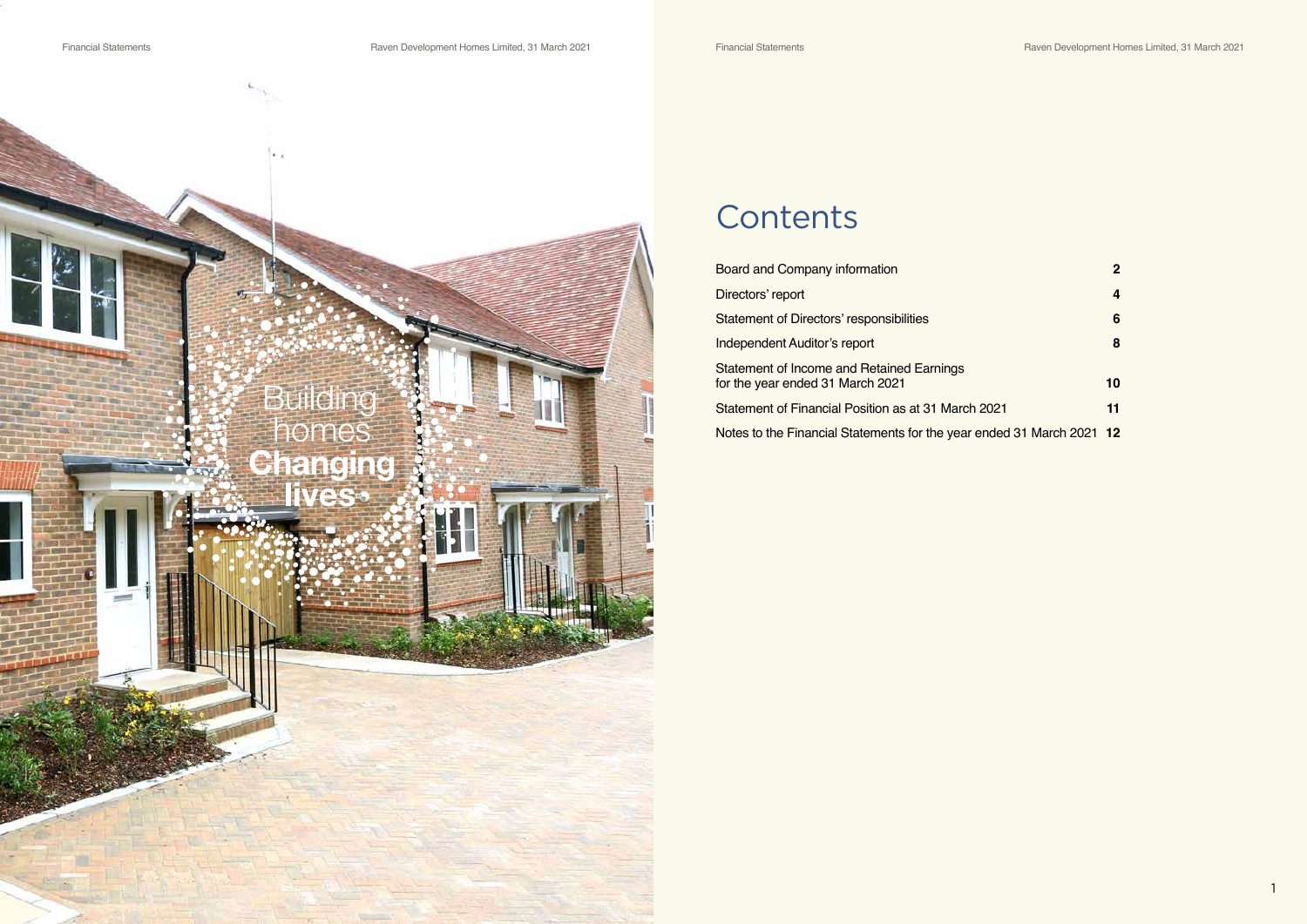# Directors' report

Directors' report Raven Development Homes Limited, 31 March 2021



# Board and Company information

## Board of Directors

Jonathan Higgs Mark Baker

### **Secretary**

Mark Baker *(resigned 17th March 2021)* Asantewaa Brenya *(appointed 17th March 2021)*

## Registered Office

29 Linkfield Lane Redhill, Surrey RH1 1SS

## Auditor

BDO LLP 2 City Place Beehive Ring Road **Gatwick** West Sussex RH6 0PA

### **Bankers**

Barclays Bank plc Barclays Commercial Bank Level 12 1 Churchill Place London E14 5HP

## **Solicitors**

Anthony Collins 134 Edmund Street Birmingham B3 2ES

### Company Registration Number

10653135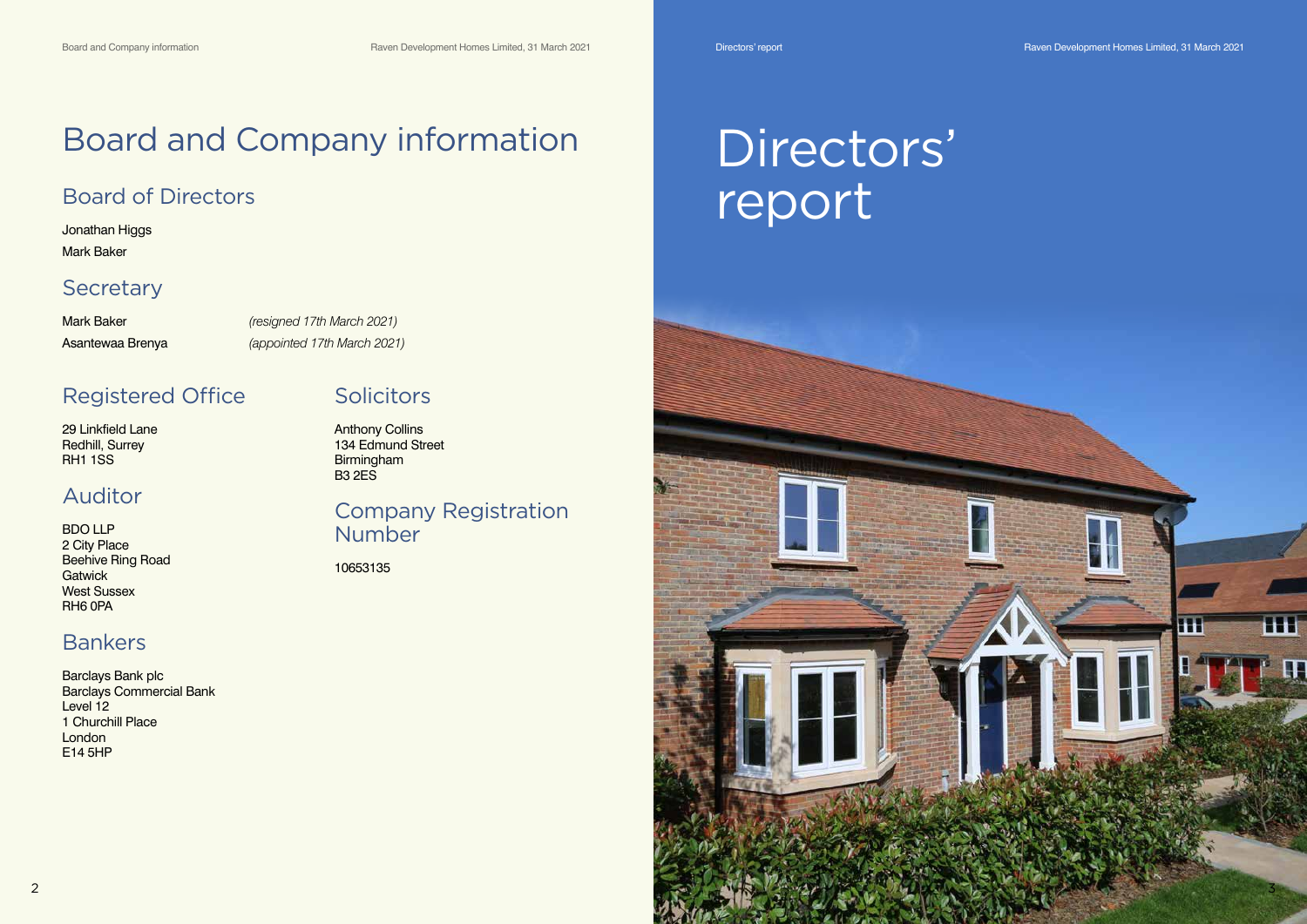#### Disclosure of information to auditor

At the date of making this report each of the Company's Directors, as set out within Board and Company information, confirm the following:

- so far as the Directors are aware, there is no relevant audit information of which the Company's auditor is unaware; and
- each Director has taken all the steps that he ought to have taken as a Director in order to make himself aware of any relevant audit information and to establish that the Company's auditor is aware of that information.

#### Going concern

The Directors have a reasonable expectation that the Company has adequate resources to continue in operational existence in the foreseeable future given the on-lending facility agreed by Raven Housing Trust Limited's Board. It is anticipated that the current projects of Burrstone Gardens and Rosebay Close will remain profitable, although the timings of cashflows have been delayed. The agreed loan extension to October 2021 from Raven Housing Trust provides sufficient liquidity support that the business plan requires for this period. As such Raven Development Homes Limited continues to operate on a going concern basis.

#### **Directors**

Those who held office as Directors during the year are listed within Board and Company Information. In preparing this report, the Directors have taken advantage of the small companies exemptions provided by Section 415A of the Companies Act 2006.

Signed on behalf of the Board of Directors



**Jonathan Higgs** Director 01/09/2021

Directors' report (continued) **Raven Development Homes Limited, 31 March 2021** Directors' report (continued) Raven Development Homes Limited, 31 March 2021

# Directors' report

**The Directors present their report and the audited financial statements for the year ended 31 March 2021.**

#### Principal activities

The principal activity of Raven Development Homes Limited (the Company) during the year was the development of homes for outright sale.

#### Business review

Raven Development Homes Limited has been trading as 'Raven Homes' since it was incorporated in March 2017. Raven Homes' purpose is to generate profits from market sale housing in order to financially support the charitable aims of the Raven Housing Group.

The Company is currently developing two sites: Burrstone Gardens and Rosebay Close.

Burrstone Gardens is being delivered via construction management. Works started on site in 2018. The site continued to operate throughout the pandemic and lockdowns but there have been delays during the last year. These have arisen from sub-contractor resourcing, social distancing on site and significant supply issues because of the pandemic and Brexit. The Board approved a revised budget in the year. Sales commenced in the year and the product has been well-received in the market.

Rosebay Close is being delivered via a design and build contract with William Lacey. Works are progressing well, although there has been some delay as a result of the Coronavirus (est. 4-6 weeks). Values are holding and sales will commence in spring 2021.

The profit on ordinary activities for 2020/21 of £0.8m represents the surplus on completion and sale of 29 properties at Burrstone Gardens.

The Company has a loan facility in place with Raven Housing Trust which was extended to £25m to October 2021. This continues to fund the development activity, in advance of receiving sales proceeds. There is expected to be the financial capacity to repay the current loan during 2021/22.

Raven Homes continues to seek additional opportunities for Build for Sale.

In March 2021 the Group Board approved Raven Development Homes to enter into a Joint Venture LLP with Reigate and Banstead Council (RBBC). The Members will "own" the LLP in equal shares (50:50). The LLP is being established to enable Raven and RBBC to work together to facilitate the delivery of new homes in the borough and wider LEP area. The new company will be incorporated in the 2021/22 financial year.

The Raven Development Homes Limited Board approved the creation of Rosebay Close Management Company Limited to manage communal land/areas for Cheam scheme. The company will be incorporated and then made dormant and transferred to home owners in the 2021/22 financial year.

#### Key risks

Raven Homes faces the following key risks on Burrstone Gardens and Rosebay Close – securing sales in line with our expectations on values and timing. This is a reducing risk on Burrstone Gardens as more sales complete. Risk mitigation and exit strategies are clear to seek to limit the impact of any price drops. Officers and the Board continue to monitor this closely. We are also closely monitoring quality control and aftercare across the sites.

Future delivery of sites is a live risk. Raven Homes is seeking additional land acquisitions. Success in this area has been an issue in previous years. However, our position in the market is improving with positive responses to recent offers. We continue to monitor this and direct resources here.

The Company continues to track risk and operates a risk register, which fits with the wider framework, operated within the Raven Group.

#### Independent auditor

BDO LLP were appointed as auditors in November 2016 for the Raven Group after undergoing a competitive tender process.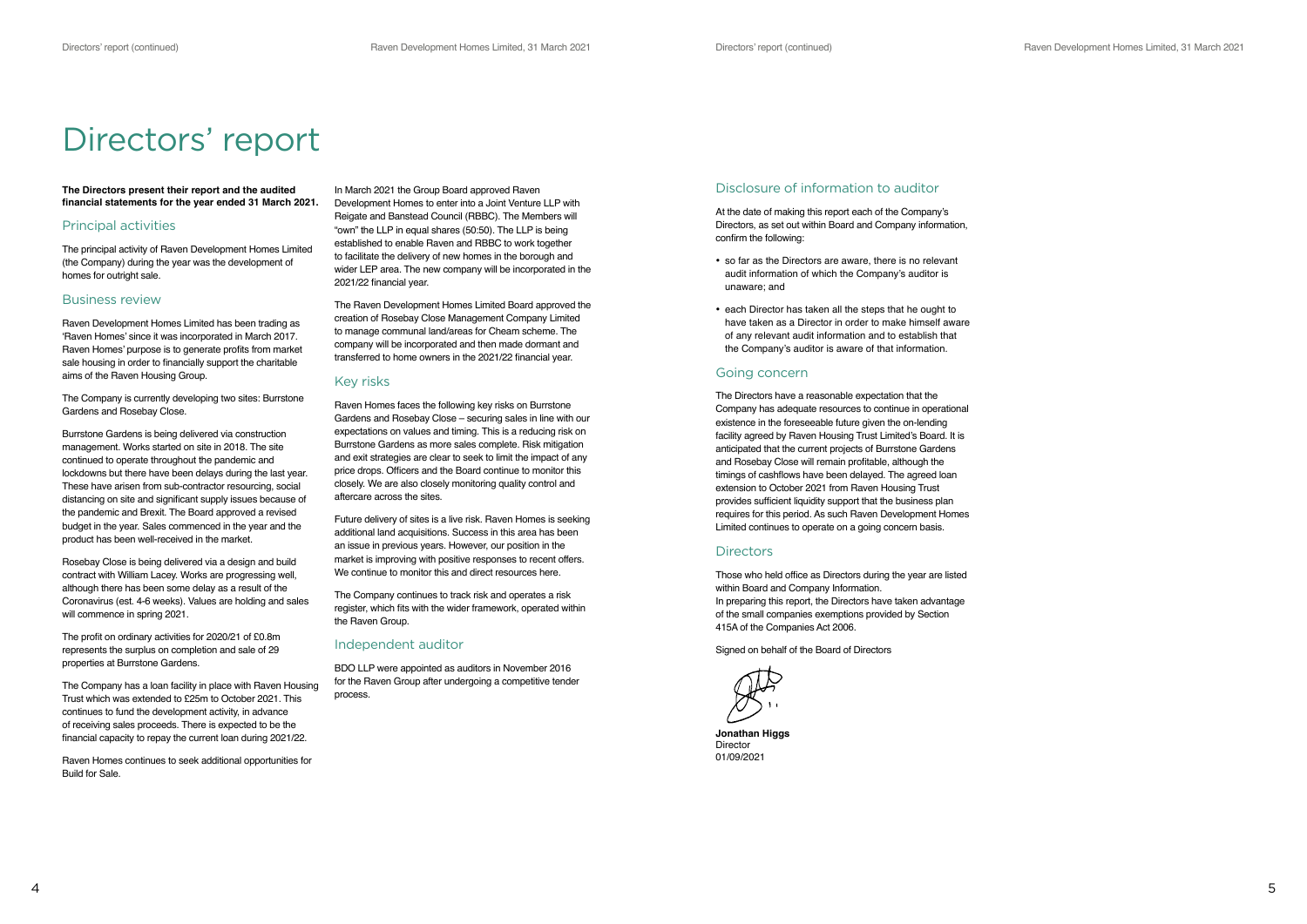

# Statement of Directors' responsibilities

#### **The Directors are responsible for preparing the Directors' report and the financial statements in accordance with applicable law and regulations.**

Company law requires the Directors to prepare financial statements for each financial year. Under that law the Directors have elected to prepare the financial statements in accordance with United Kingdom Generally Accepted Accounting Practice (United Kingdom Accounting Standards and applicable law). Under company law the Directors must not approve the financial statements unless they are satisfied that they give a true and fair view of the state of affairs of the Company and of the profit or loss of the Company for that year.

In preparing these financial statements, the Directors are required to:

- • select suitable accounting policies and then apply them consistently;
- make judgements and accounting estimates that are reasonable and prudent; and
- prepare the financial statements on the going concern basis unless it is inappropriate to presume that the

Company will continue in business.

The Directors are responsible for keeping adequate accounting records that are sufficient to show and explain the Company's transactions and disclose with reasonable accuracy at any time the financial position of the Company and enable them to ensure that the financial statements comply with the Companies Act 2006. They are also responsible for safeguarding the assets of the Company and hence for taking reasonable steps for the prevention and detection of fraud and other irregularities.

# Statement of Directors' responsibilities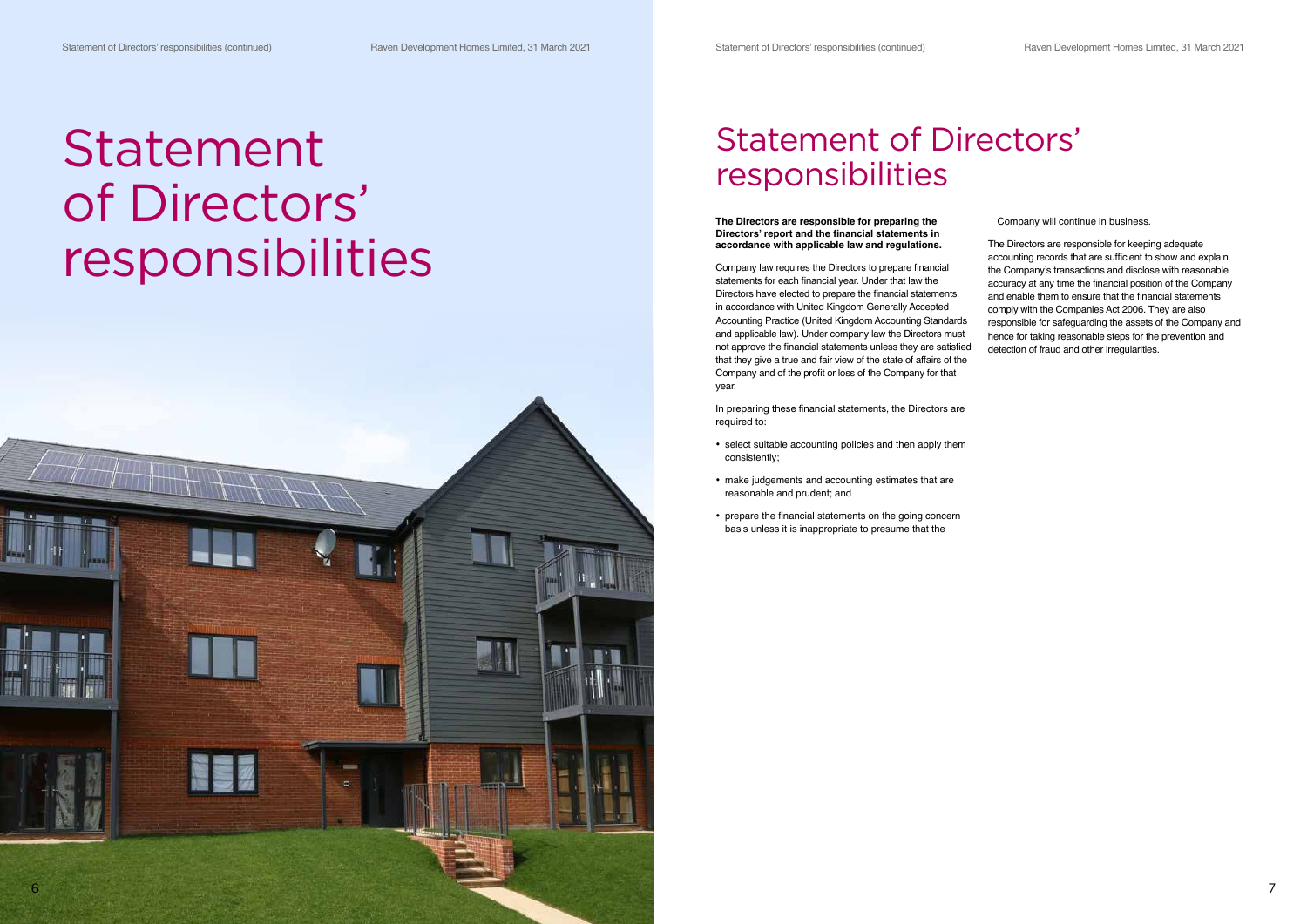• the Directors were not entitled to prepare the financial statements in accordance with the small companies regime and take advantage of the small companies' exemptions in preparing the Directors' report and from the requirement to prepare a Strategic report.

#### Responsibilities of Directors

As explained more fully in the Statement of Directors' Responsibilities, the Directors are responsible for the preparation of the financial statements and for being satisfied that they give a true and fair view, and for such internal control as the Directors determine is necessary to enable the preparation of financial statements that are free from material misstatement, whether due to fraud or error.

In preparing the financial statements, the Directors are responsible for assessing the Company's ability to continue as a going concern, disclosing, as applicable, matters related to going concern and using the going concern basis of accounting unless the Directors either intend to liquidate the Company or to cease operations, or have no realistic alternative but to do so.

#### Auditor's responsibilities for the audit of the financial statements

Our objectives are to obtain reasonable assurance about whether the financial statements as a whole are free from material misstatement, whether due to fraud or error, and to issue an auditor's report that includes our opinion. Reasonable assurance is a high level of assurance, but is not a guarantee that an audit conducted in accordance with ISAs (UK) will always detect a material misstatement when it exists. Misstatements can arise from fraud or error and are considered material if, individually or in the aggregate, they could reasonably be expected to influence the economic decisions of users taken on the basis of these financial statements.

*Extent to which the audit was capable of detecting irregularities, including fraud*

- Challenging assumptions made by management in their significant accounting estimates in particular in relation to the net realisable value of properties developed for sale, the defined benefit pension liability and finance lease liabilities;
- Identifying and testing journal entries, in particular any journal entries posted from staff members with privilege access rights, journals posted by key management, journals posted and journals posted after the year end.
- Reading minutes of meetings of those charged with governance, reviewing internal audit reports and reviewing correspondence with HMRC and the Regulator of Social Housing.

Irregularities, including fraud, are instances of non-compliance with laws and regulations. We design procedures in line with our responsibilities, outlined above, to detect material misstatements in respect of irregularities, including fraud. The extent to which our procedures are capable of detecting irregularities, including fraud is detailed below:

Based on our understanding of the company and the sector in which it operates, we identified that the principal risks of non-compliance with laws and regulations related to its registration with the Regulator of Social Housing, and we considered the extent to which non-compliance might have a material effect on the financial statements or their continued operation. We also considered those laws and regulations that have a direct impact on the financial statements such as compliance with the Accounting Direction for Private Registered Providers of Social Housing and tax legislation.

We evaluated management's incentives and opportunities for fraudulent manipulation of the financial statements (including

the risk of override of controls), and determined that the principal risks were related to posting inappropriate journal entries to manipulate financial results and management bias in accounting estimates.

The audit procedures to address the risks identified included:

Our audit procedures were designed to respond to risks of material misstatement in the financial statements, recognising that the risk of not detecting a material misstatement due to fraud is higher than the risk of not detecting one resulting from error, as fraud may involve deliberate concealment by, for example, forgery, misrepresentations or through collusion. There are inherent limitations in the audit procedures performed and the further removed non-compliance with laws and regulations is from the events and transactions reflected in the financial statements, the less likely we are to become aware of it.

A further description of our responsibilities is available on the Financial Reporting Council's website at: https://www.frc.org. uk/auditorsresponsibilities. This description forms part of our auditor's report.

#### Use of our report

- the information given in the Directors' report for the financial year for which the financial statements are prepared is consistent with the financial statements; and
- the Directors' report has been prepared in accordance with applicable legal requirements.

This report is made solely to the Company's members, as a body, in accordance with Chapter 3 of Part 16 of the Companies Act 2006. Our audit work has been undertaken so that we might state to the Company's members those matters we are required to state to them in an auditor's report and for no other purpose. To the fullest extent permitted by law, we do not accept or assume responsibility to anyone other than the Company and the Company's members as a body, for our audit work, for this report, or for the opinions we have formed.

BOOLLP

- adequate accounting records have not been kept, or returns adequate for our audit have not been received from branches not visited by us; or
- the financial statements are not in agreement with the accounting records and returns; or
- • certain disclosures of Directors' remuneration specified by law are not made; or
- we have not received all the information and explanations we require for our audit; or

**Philip Cliftlands** Senior Statutory Auditor For and on behalf of BDO LLP, Statutory Auditor Gatwick, UK Date: 21/9/21

*BDO LLP is a limited liability partnership registered in England and Wales (with registered number OC305127).*

# Independent Auditor's report

#### **Independent Auditor's Report to THE MEMBERS of Raven Development Homes Limited**

#### Opinion on the financial statements

In our opinion the financial statements:

- • give a true and fair view of the state of the Company's affairs as at 31 March 2021 and of its profit for the year then ended;
- have been properly prepared in accordance with United Kingdom Generally Accepted Accounting Practice; and
- have been prepared in accordance with the requirements of the Companies Act 2006.

We have audited the financial statements of Raven Development Homes Limited ("the Company") for the year ended 31 March 2021 which comprise the Statement of Income and Retained Earnings, the Statement of Financial Position and notes to the financial statements, including a summary of significant accounting policies. The financial reporting framework that has been applied in their preparation is applicable law and United Kingdom Accounting Standards, including Financial Reporting Standard 102 The Financial Reporting Standard applicable in the UK and Republic of Ireland (United Kingdom Generally Accepted Accounting Practice).

#### Basis for opinion

We conducted our audit in accordance with International Standards on Auditing (UK) (ISAs (UK)) and applicable law. Our responsibilities under those standards are further described in the Auditor's responsibilities for the audit of the financial statements section of our report. We believe that the audit evidence we have obtained is sufficient and appropriate to provide a basis for our opinion.

#### *Independence*

We remain independent of the Company in accordance with the ethical requirements that are relevant to our audit of the financial statements in the UK, including the FRC's Ethical Standard, and we have fulfilled our other ethical responsibilities in accordance with these requirements.

#### Conclusions relating to going concern

In auditing the financial statements, we have concluded that the Directors' use of the going concern basis of accounting in the preparation of the financial statements is appropriate.

Based on the work we have performed, we have not identified any material uncertainties relating to events or conditions that, individually or collectively, may cast significant doubt on the Company's ability to continue as a going concern for a period of at least twelve months from when the financial statements are authorised for issue.

Our responsibilities and the responsibilities of the Directors with respect to going concern are described in the relevant sections of this report.

#### Other information

The directors are responsible for the other information. The other information comprises the information included in the report other than the financial statements and our auditor's report thereon. Our opinion on the financial statements does not cover the other information and, except to the extent otherwise explicitly stated in our report, we do not express any form of assurance conclusion thereon. Our responsibility is to read the other information and, in doing so, consider whether the other information is materially inconsistent with the financial statements or our knowledge obtained in the course of the audit, or otherwise appears to be materially misstated. If we identify such material inconsistencies or apparent material misstatements, we are required to determine whether this gives rise to a material misstatement in the financial statements themselves. If, based on the work we have performed, we conclude that there is a material misstatement of this other information, we are required to report that fact.

#### We have nothing to report in this regard.

#### Other Companies Act 2006 reporting

In our opinion, based on the work undertaken in the course of the audit:

In the light of the knowledge and understanding of the Company and its environment obtained in the course of the audit, we have not identified material misstatements in the Directors' report.

We have nothing to report in respect of the following matters in relation to which the Companies Act 2006 requires us to report to you if, in our opinion: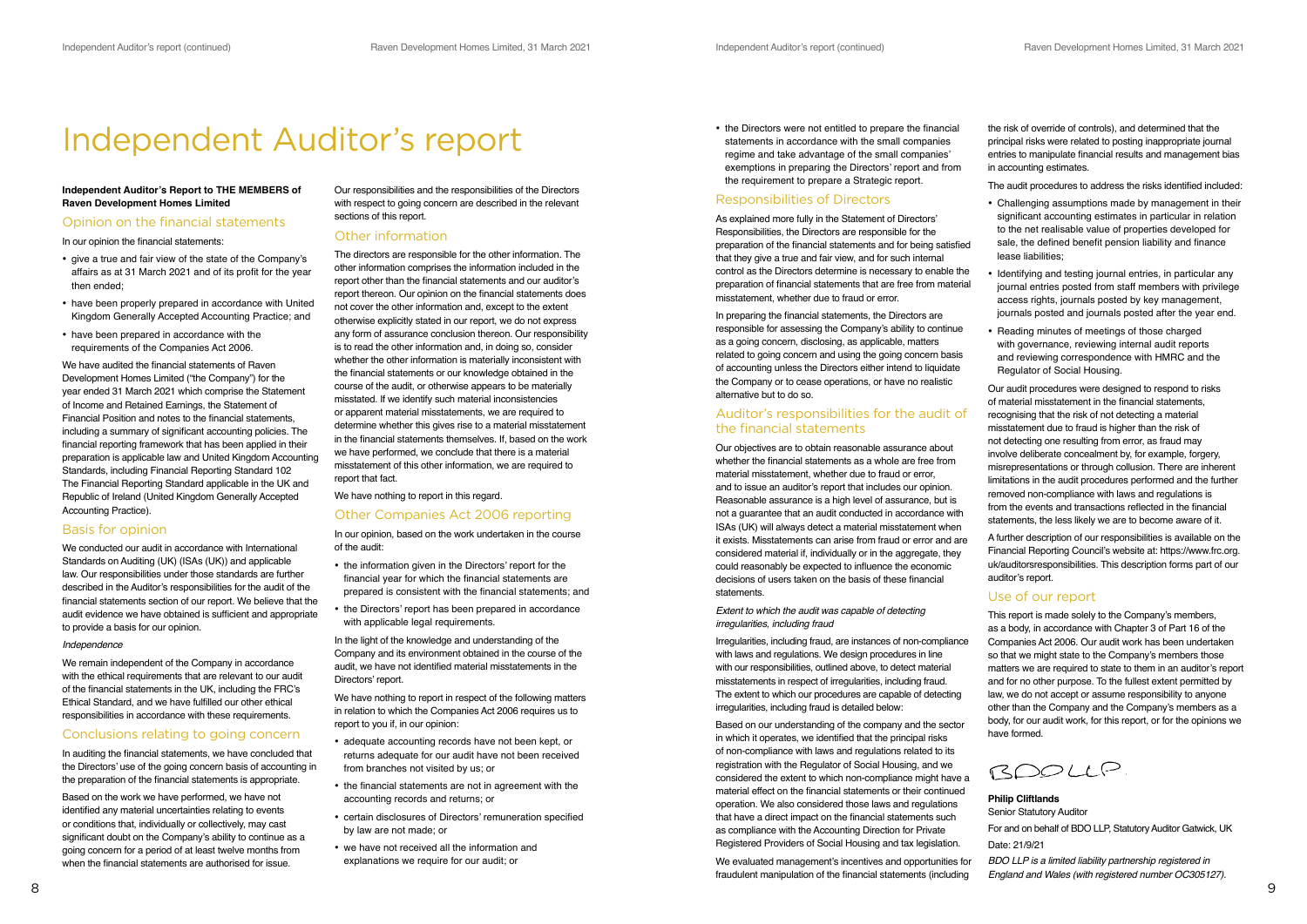### Statement of Income and Retained Earnings for the year ended 31 March 2021

|                                                                                          |             | 2021         | 2020       |
|------------------------------------------------------------------------------------------|-------------|--------------|------------|
|                                                                                          | <b>Note</b> | £            | £          |
| <b>Turnover</b>                                                                          |             | 11,860,000   |            |
| Cost of sales                                                                            |             | (10,893,903) |            |
| Gross profit / (loss)                                                                    |             | 966,097      |            |
| Administrative expenses                                                                  |             | (141, 803)   | (132, 888) |
| <b>Operating profit / (loss)</b>                                                         |             | 824,294      | (132, 888) |
| Interest payable and similar charges                                                     | 6           | (24, 740)    | (123, 235) |
| Profit / (Loss) on ordinary activities before taxation                                   | 4           | 799,554      | (256, 123) |
| Taxation                                                                                 | 5           | (83, 728)    | 52,354     |
| Profit / (Loss) and total comprehensive income /<br>expenditure for the financial period |             | 715,826      | (203, 769) |
| Retained loss at the beginning of the period                                             |             | (361, 406)   | (157, 637) |
| Profit / (Loss) for the period                                                           |             | 715,826      | (203, 769) |
| Retained earnings / (loss) at the end of the period<br>attributable to the owners        |             | 354,420      | (361, 406) |

All amounts relate to continuing activities.

The accompanying notes form part of these financial statements.

**Jonathan Higgs Mark Baker**<br>Director **Director** Director 01/09/2021 01/09/2021

### Statement of Financial Position as at 31 March 2021

| Company registration number: 10653135          |                | 2021         | 2020         |
|------------------------------------------------|----------------|--------------|--------------|
|                                                | <b>Note</b>    | £            | £            |
| <b>Current assets</b>                          |                |              |              |
| Debtors                                        | $\overline{7}$ | 514,659      | 179,074      |
| Stock                                          | 8              | 9,960,718    | 14,787,380   |
| Cash at bank and in hand                       |                | 2,858,058    | 71,597       |
|                                                |                | 13,333,435   | 15,038,051   |
| Creditors: amounts falling due within one year | 9              | (12,979,014) | (15,399,456) |
| Net current assets / (liabilities)             |                | 354,421      | (361, 405)   |
| Total assets less current liabilities          |                | 354,421      | (361, 405)   |
| Creditors: amounts falling due after one year  |                |              |              |
| Total net assets / (liabilities)               |                | 354,421      | (361, 405)   |
| <b>Capital and reserves</b>                    |                |              |              |
| Called up share capital                        | 10             | 1            |              |
| Retained earnings / (loss)                     |                | 354,420      | (361, 406)   |
| <b>Total Capital and reserves</b>              |                | 354.421      | (361, 405)   |

| Company registration number: 10653135                                                                                                                   |                | 2021         | 2020           |
|---------------------------------------------------------------------------------------------------------------------------------------------------------|----------------|--------------|----------------|
|                                                                                                                                                         | <b>Note</b>    | £            |                |
| <b>Current assets</b>                                                                                                                                   |                |              |                |
| <b>Debtors</b>                                                                                                                                          | $\overline{7}$ | 514,659      | 179,074        |
| <b>Stock</b>                                                                                                                                            | 8              | 9,960,718    | 14,787,380     |
| Cash at bank and in hand                                                                                                                                |                | 2,858,058    | 71,597         |
|                                                                                                                                                         |                | 13,333,435   | 15,038,051     |
| Creditors: amounts falling due within one year                                                                                                          | 9              | (12,979,014) | (15, 399, 456) |
| Net current assets / (liabilities)                                                                                                                      |                | 354,421      | (361, 405)     |
| <b>Total assets less current liabilities</b>                                                                                                            |                | 354,421      | (361, 405)     |
| Creditors: amounts falling due after one year                                                                                                           |                |              |                |
| Total net assets / (liabilities)                                                                                                                        |                | 354,421      | (361, 405)     |
| <b>Capital and reserves</b>                                                                                                                             |                |              |                |
| Called up share capital                                                                                                                                 | 10             | 1            |                |
| Retained earnings / (loss)                                                                                                                              |                | 354,420      | (361, 406)     |
| <b>Total Capital and reserves</b>                                                                                                                       |                | 354,421      | (361, 405)     |
| The financial statements have been prepared in accordance with the provision applicable to small companies within Part<br>15 of the Companies Act 2006. |                |              |                |
| These financial statements were approved by the Board of Management and authorised for issue on 1 September 2021<br>and signed on their behalf by:      |                |              |                |



TakSake

The accompanying notes form part of these financial statements.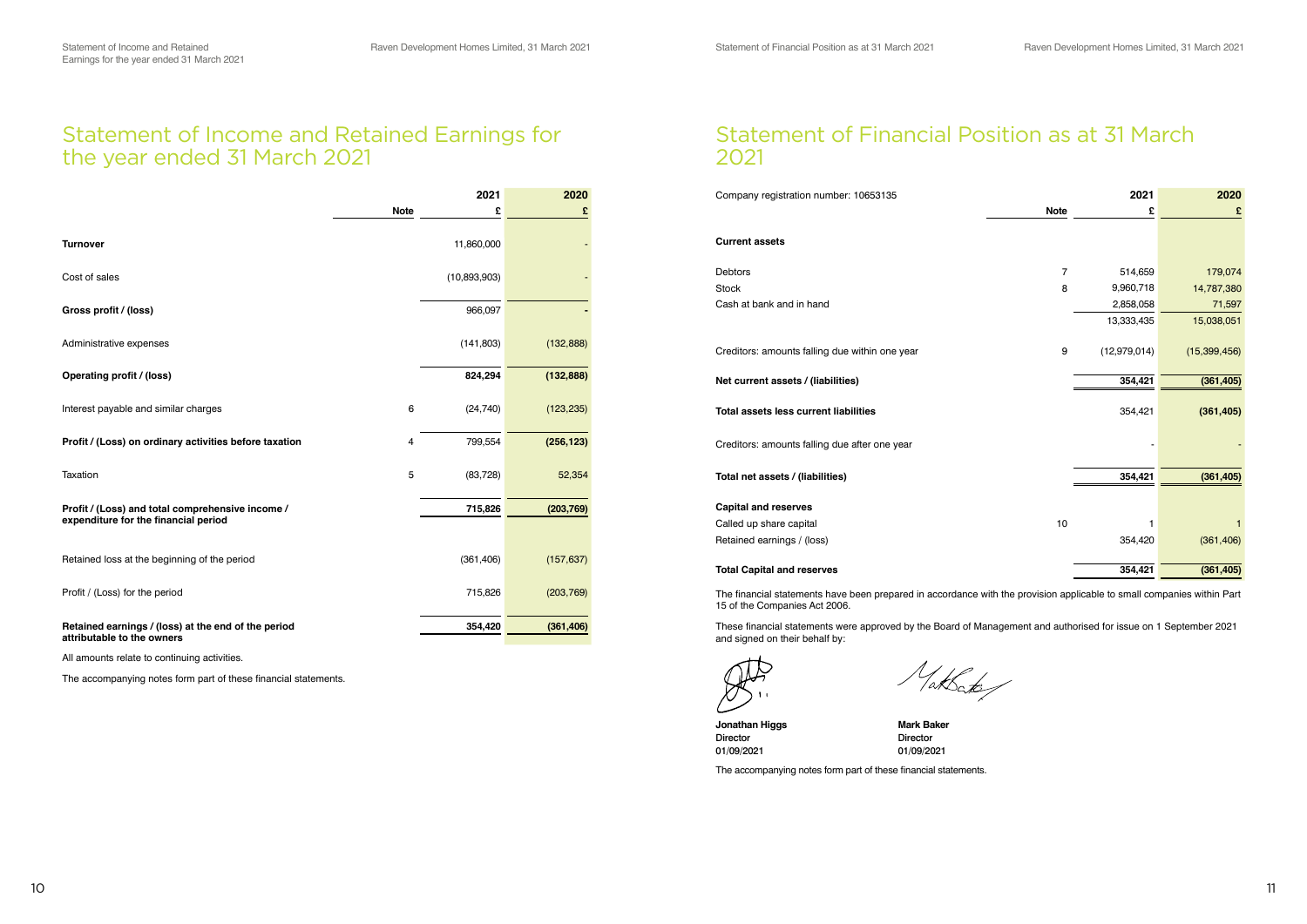# Notes to the Financial Statements for the year ended 31 March 2021



#### 1. Legal status

Raven Development Homes Limited is a private limited company incorporated in England and Wales. The address of the registered office is 29 Linkfield Lane, Redhill, Surrey RH1 1SS.

Raven Development Homes Limited has two subsidiaries which are dormant. These are Burrstone Gardens Management Company Limited (12912671) and Thanet House Management Limited (12915490).

Information regarding the principal activities of the Company is included in the Directors' report.

#### 2. Accounting policies

#### **2.1 Basis of preparation**

- the exemption from preparing a statement of cash flows;
- the exemption from disclosing key management personnel compensation; and
- the exemption from certain financial instruments disclosures, as equivalent disclosures have been included in the consolidated financial statements of Raven Housing Trust Limited.

These financial statements have been prepared in accordance with FRS 102, the Financial Reporting Standard applicable in the United Kingdom and the Republic of Ireland, and the Companies Act 2006.

The financial statements have been prepared under the historic cost convention in accordance with the Company's accounting policies. All amounts are stated in pound sterling.

The Company has taken advantage of the following disclosure exemptions available under FRS 102:

#### **2.2 Going concern**

The Directors have a reasonable expectation that the Company has adequate resources to continue in operational existence in the foreseeable future given the on-lending facility agreed by Raven Housing Trust Limited's Board. It is anticipated that the current projects of Burrstone Gardens and Rosebay Close will remain profitable, although the timings of cashflows have been delayed. The agreed loan extension to October 2021 from Raven Housing Trust provides sufficient liquidity support that the business plan requires for this period. As such Raven Development Homes Limited continues to operate on a going concern basis.

#### **2.3 Revenue**

All revenue is derived from sales proceeds from properties that have been developed specifically for outright sale. Revenue is recognised when a contract is legally complete. All turnover relates to activity in the United Kingdom.

#### **2.4 Stock**

Stock represents raw materials, work in progress and completed properties, including housing properties developed for outright sale.

Stock is stated at the lower of cost and net realisable value. Cost comprises materials, direct labour and direct development overheads. It also includes interest relating to loans advanced in order to finance specific development projects. Net realisable value is based on estimated sales proceeds after allowing for all further costs to completion and selling costs.

An assessment of whether there is any impairment is made at each reporting date. Where an impairment loss is identified, it is immediately recognised in the statement of consolidated income.

On disposal, sales proceeds are included in turnover and the costs of sales, including costs incurred in the development of properties. Marketing and other incidental costs are included in operating expenses.

#### **2.5 Taxation**

The tax expense represents the sum of the tax currently payable.

The current tax charge is based on the taxable profit for the period. Taxable profit differs from net profit as reported in the profit and loss account. It excludes items of income or expense that are taxable or deductible in other years and it further excludes items that are never taxable or deductible. The Company's liability for current tax is calculated using tax rates that have been enacted or substantively enacted by the balance sheet date.

Deferred tax is recognised in respect of all timing differences between taxable profits and total comprehensive income that have originated but not reversed at the balance sheet date where transactions or events that result in an obligation to pay more tax in the future or a right to pay less tax in the future have occurred at the balance sheet date.

Deferred tax assets are recognised only to the extent that it is probable that future taxable profit will be available against which the temporary differences can be utilised.

Deferred tax is calculated at the tax rates that are expected to apply in the period when the liability is settled or the asset realised. Deferred tax is charged or credited to profit or loss. The exception is when it relates to items charged or credited directly to other comprehensive income, in which case the deferred tax is also dealt with in other comprehensive income.

Deferred tax assets and liabilities are offset when there is a legally enforceable right to set off current tax assets against current tax liabilities and when they relate to income taxes levied by the same taxation authority and the Company intends to settle on a net basis.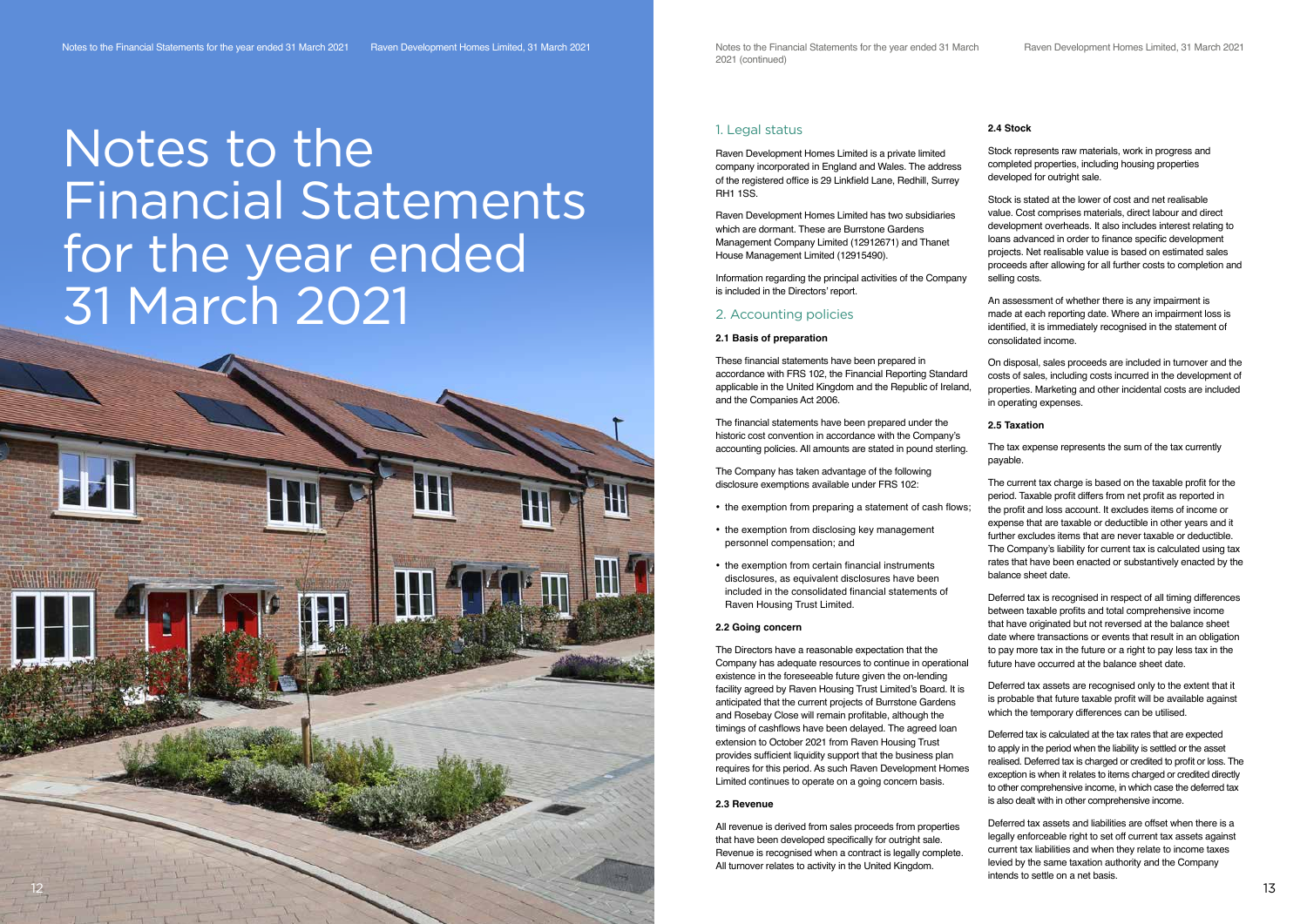#### **2.6 Cash and cash equivalents**

Cash and cash equivalents consist of cash at bank, in hand, deposits, bank overdrafts and short term investments with an original maturity of three months or less.

#### **2.7 Financial instruments**

The Company accounts for financial instruments as basic in accordance with the recognition criteria in Section 11 of FRS 102.

Basic financial assets, including trade and other debtors, cash and bank balances, are initially recognised at transaction price, unless the arrangement constitutes a financing transaction. In this case, the transaction is measured at the present value of the future receipts discounted at a market rate of interest for a similar instrument. Basic financial instruments are subsequently measured at amortised cost using the effective interest method.

Basic financial liabilities, including trade and other creditors, bank loans and loans from fellow group companies, are initially recognised at transaction price, unless the arrangement constitutes a financing transaction. In this case, the debt instrument is measured at the present value of the future receipts discounted at a market rate of interest for a similar debt instrument. Basic financial liabilities are subsequently measured at amortised cost, using the effective interest rate method.

Financial assets and liabilities that are classified as payable or receivable within one year on initial recognition are measured at the undiscounted amounts of the cash or other consideration expected to be paid or received, net of impairment.

#### **2.8 Key sources of estimation uncertainty**

The preparation of financial statements in conformity with generally accepted accounting practice, requires management to make estimates and judgements. These affect the reported amounts of assets and liabilities, as well as the disclosure of contingent assets and liabilities at the balance sheet date and the reported amounts of revenues and expenses during the reporting period.

#### **(a) Estimation of costs to complete**

In order to determine the profit that the Company is able to recognise on its developments in a specific period, it is necessary to allocate development costs between units built in the current year and in future years. It also has to estimate costs to complete for such developments. There is a degree of uncertainty in making these assessments. The Company uses internal controls to assess and review carrying values.

#### **(b) Assessment of cost vs Net Realisable Value**

Based on the costs to complete, the Company then determine the recoverability of the cost of properties developed for outright sale.

#### 3. Directors' emoluments

In the year ended 31 March 2021, the total emoluments paid to the Directors of the Company were £0 (2020: £0). The total expenses were £0 (2020: £0).

#### 4. Profit on ordinary activities before taxation

Auditor's remuneration (excluding VAT)

| 2020  | 2021  |
|-------|-------|
|       | £     |
| 2,575 | 4,065 |

5. Taxation

|                                            | 2021   | 2020      |
|--------------------------------------------|--------|-----------|
|                                            | £      | £         |
| <b>Current tax</b>                         |        |           |
| In respect of current period               | $\,$   |           |
|                                            |        |           |
| Deferred tax                               | 83,728 | (52, 354) |
|                                            |        |           |
| Total tax charge / (credit) for the period | 83,728 | (52, 354) |

The tax assessed for the period is the same as the standard rate of corporation tax of 19% (2020: 19%) in the UK. The differences are explained below:

|                                                                    | 2021      | 2020       |
|--------------------------------------------------------------------|-----------|------------|
|                                                                    | £         | £          |
| Profit / (Loss) on ordinary activities before tax                  | 799,554   | (256, 123) |
| Group relief                                                       |           |            |
| Tax loss available to be carried forward                           | 799,554   | (256, 123) |
| Tax on profit / (loss) at the standard rate of corporation tax     | 151,915   | (48, 663)  |
| Effects of:                                                        |           |            |
| Expenses not allowable for taxation                                | 3,496     |            |
| Surrender as group relief                                          |           |            |
| Utilisation of tax losses                                          | (83, 728) |            |
| Adjustment to tax charge in respect of gift aid                    | (71, 683) |            |
| Adjust opening deferred tax to average rate of 19%                 |           | (3,691)    |
| Deferred tax charged in the profit and loss account for the period | 83,728    |            |
| Tax charge / (credit) for the period                               | 83,728    | (52, 354)  |

**Effects of:**

Subject to the UK tax authority's agreement, the Company has tax losses of approximately £0k (2020: £441K) available for carry forward and offset against future profits. All tax losses were utilised in 2020/21. The Company has a deferred tax asset of £0k (2020: £84k). The reversal of previously held deferred tax asset has been recognised in the financial statements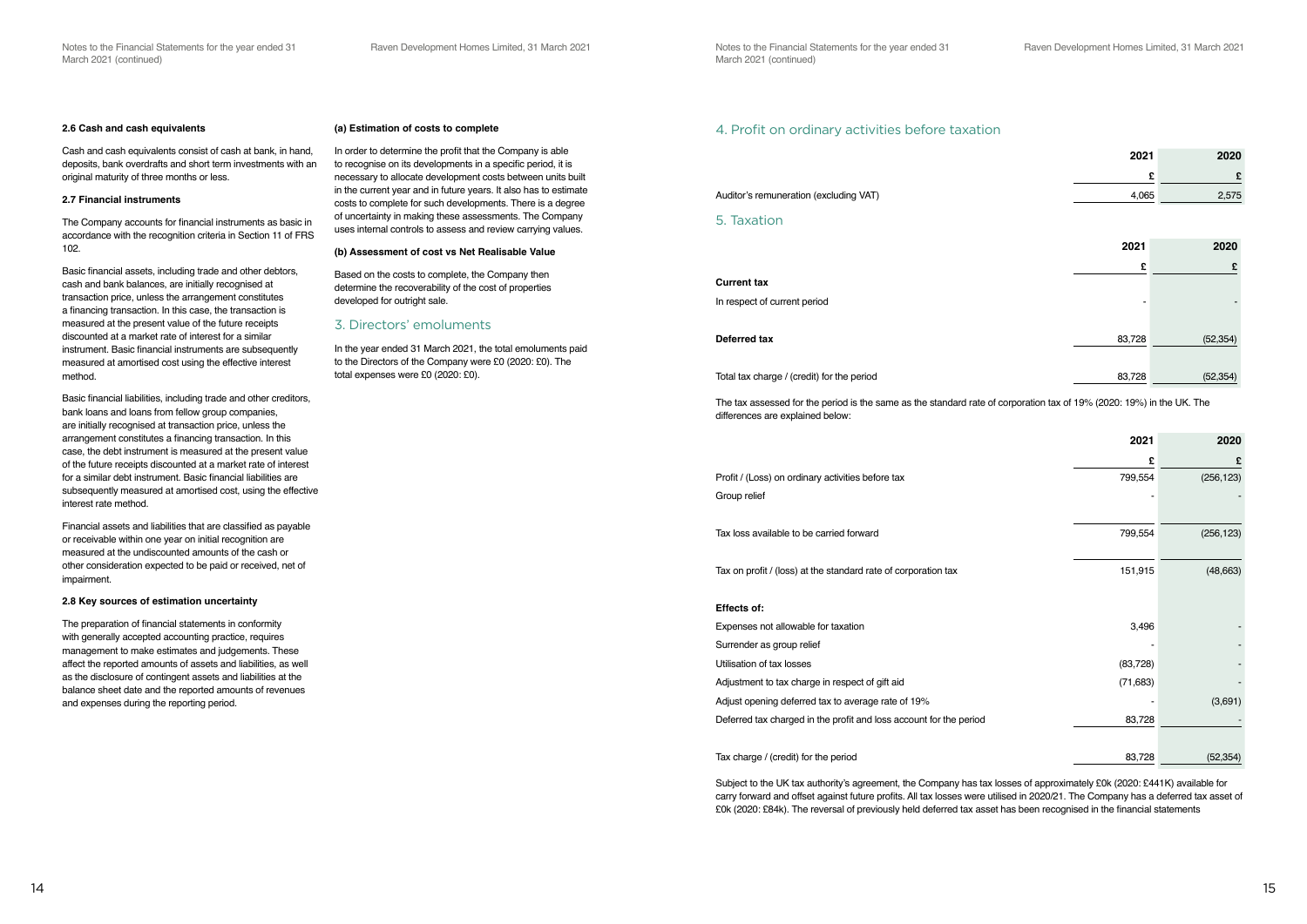#### 6. Interest payable

|                                                            | 2021       | 2020       |
|------------------------------------------------------------|------------|------------|
|                                                            |            | £          |
| On loans from group undertakings                           | 932.528    | 643,192    |
| Interest capitalised on construction of housing properties | (907, 788) | (519, 957) |
|                                                            | 24.740     | 123,235    |

#### 7. Debtors

|                                       | 2021    | 2020    |
|---------------------------------------|---------|---------|
|                                       | £       |         |
| Other debtors                         | 486,850 | 72,781  |
| Other taxes and social security costs | 27,809  | 22,565  |
| Deferred corporation tax              |         | 83,728  |
|                                       | 514,659 | 179,074 |

#### 8. Stock

|                                         | 2021      | 2020       |
|-----------------------------------------|-----------|------------|
|                                         | £         | £          |
| Assets held for sale under construction | 9,527,383 | 14,413,228 |
| Assets held for sale completed          | 433,335   | 374,152    |
|                                         | 9,960,718 | 14,787,380 |

Properties developed for sale included capitalised interest of £1,632k (2020: £725k).

#### 9. Creditors

|                          | 2021       | 2020       |
|--------------------------|------------|------------|
|                          | £          | £          |
| Trade creditors          | 110,670    |            |
| Other creditors          | 41,956     | 17,584     |
| Accruals                 | 396,388    | 301,871    |
| Loan from parent company | 12,430,000 | 15,080,000 |
|                          | 12,979,014 | 15,399,456 |

The Company has an agreed borrowing facility £18.33m agreed on the 18 June 2018. The fixed interest rate is 5.5% and<br>the loan is available over a five year period. As at 31 March 2021 Raven Homes had drawn £12,430k (2020:

| The Company has an agreed borrowing facility £18.33m agreed on the 18 June 2018. The fixed interest rate is 5.5% an     |
|-------------------------------------------------------------------------------------------------------------------------|
| the loan is available over a five year period. As at 31 March 2021 Raven Homes had drawn £12,430k (2020: £15,080k)      |
| from this facility which is secured by a floating charge on assets. In November 2019 the loan facility was increased to |
| £25m for a period of 12 months, which has been subsequently extended till October 2021. The facility term has been      |
| extended until 31 March 2025.                                                                                           |

#### 10. Called up Share Capital

| 2020 | 2021 |
|------|------|
| £    | £    |
|      | 1    |
|      |      |

|                                                                                                                                                                                                                                                                                                                                                                                                                 | £ |  |
|-----------------------------------------------------------------------------------------------------------------------------------------------------------------------------------------------------------------------------------------------------------------------------------------------------------------------------------------------------------------------------------------------------------------|---|--|
| Authorised                                                                                                                                                                                                                                                                                                                                                                                                      |   |  |
| 1 ordinary share of £1 each                                                                                                                                                                                                                                                                                                                                                                                     |   |  |
|                                                                                                                                                                                                                                                                                                                                                                                                                 |   |  |
| Called up, allotted and fully paid                                                                                                                                                                                                                                                                                                                                                                              |   |  |
| 1 ordinary share of £1 each                                                                                                                                                                                                                                                                                                                                                                                     |   |  |
| 11. Reserves                                                                                                                                                                                                                                                                                                                                                                                                    |   |  |
| Retained earnings relates to the cumulative retained earnings less amounts distributed to shareholders.                                                                                                                                                                                                                                                                                                         |   |  |
| 12. Ultimate Parent Company                                                                                                                                                                                                                                                                                                                                                                                     |   |  |
| Raven Development Homes Limited is a wholly owned subsidiary of Raven Housing Trust Limited, which is the ultimate paren<br>and ultimate controlling entity. Raven Housing Trust Limited is incorporated in the United Kingdom under the Co-Operative and<br>Community Benefit Societies Act. The financial statements of the ultimate parent are available from 29 Linkfield Lane, Redhill,<br>Surrey RH1 1SS. |   |  |
| 13. Capital commitments                                                                                                                                                                                                                                                                                                                                                                                         |   |  |

Commitments contracted but not provided for

| 2020      | 2021      |
|-----------|-----------|
| £         | £         |
| 5,331,778 | 1,514,098 |
| 5,331,778 | 1,514,098 |

Capital commitments are in relation to the development programme that the Board approved. Capital commitments will be financed through on-lend facility from the parent entity and sales proceeds from Burrstone Gardens.

#### 13. Subsequent Events

On 25th June 2021 Rosebay Close Cheam Management Limited (Company registration number 13478751) was set up as the management company for Rosebay Close, Cheam. The Company is a wholly owned dormant subsidiary of Raven Development Homes Limited.